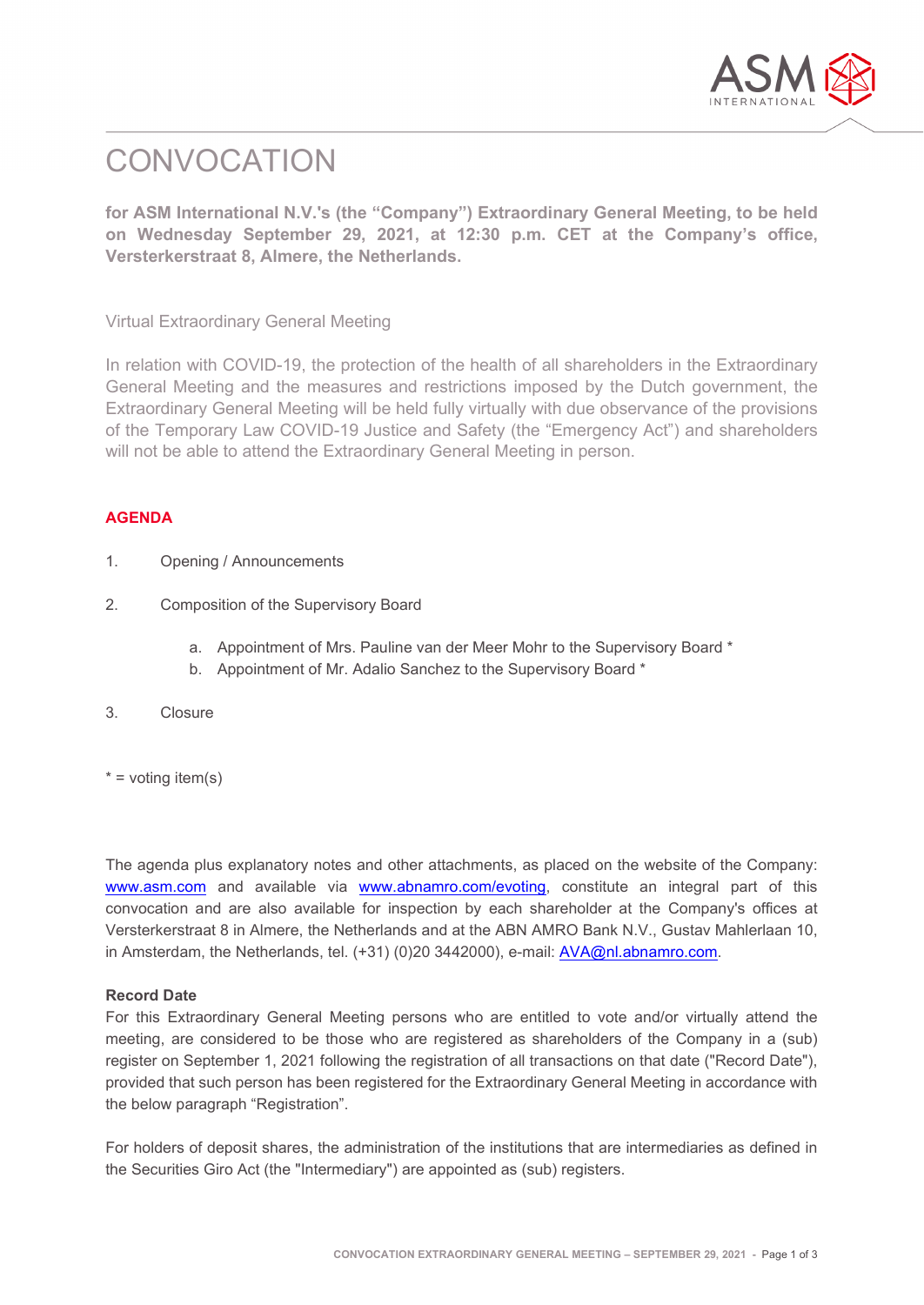

#### **Registration**

Holders of deposit shares who wish to register for the Extraordinary General Meeting, must as from September 2, 2021 and no later than September 23, 2021 (5:00 p.m. CET) give notice hereof to ABN AMRO Bank N.V. vi[a www.abnamro.com/evoting](http://www.abnamro.com/evoting) or via the Intermediary that deals with the administration of their shares. The Intermediary must submit a statement via [www.abnamro.com/intermediary](http://www.abnamro.com/intermediary) to ABN AMRO Bank N.V., including the number of shares notified for registration and held by that shareholder at the Record Date, no later than 1:00 p.m. CET on September 24, 2021. With the registration Intermediaries are requested to include the full address details of the relevant holders in order to be able to verify the shareholding on the Record Date in an efficient manner and to provide virtual access, if applicable. The shareholders will receive via ABN AMRO Bank N.V. a receipt of registration.

Holders of registered shares, a usufructuary of registered shares who are entitled to vote or their proxy, who wish to virtually attend the meeting, must give written notice hereof to the Company no later than September 23, 2021; 5:00 p.m. CET.

Holders of shares registered with Citibank, N.A. New York, United States, will receive a separate invitation to attend the virtual Extraordinary General Meeting.

In accordance with the Emergency Act, the Extraordinary General Meeting will be held virtual and shareholders can only attend the meeting virtually. Upon registration via ABN AMRO (via www.abnamro.com/evoting) shareholders can only exercise their voting rights by granting a proxy to vote and follow the proceedings of the meeting via the live audio webcast. Please see below.

#### **Voting by Proxy**

A shareholder can give a power of attorney with voting instructions to Mr. Michel van Agt (an independent civil law notary at Loyens & Loeff N.V.), or in his absence his substitute, to vote on behalf of the shareholder at the Extraordinary General Meeting. The shareholder may grant the power of attorney and voting instructions electronically via [www.abnamro.com/evoting](http://www.abnamro.com/evoting) no later than on September 23, 2021 (5:00 p.m. CET).

Alternatively an executed legally valid power of attorney (as published on the website of the Company) may be submitted by email to Mr. Michel van Agt at [michel.van.agt@loyensloeff.com,](mailto:michel.van.agt@loyensloeff.com) no later than on September 23, 2021 (5:00 p.m. CET).

## **Virtual attendance through the audio webcast**

Shareholders who have registered for the Extraordinary General Meeting through [www.abnamro.com/evoting,](http://www.abnamro.com/evoting) will receive a confirmation email of the approved registration which will include a link that can be used to access the live audio webcast. Through this link these shareholders will be able to follow the proceedings of the Extraordinary General Meeting, but will not be able to ask questions. If such registered shareholder wishes to raise questions, then we refer to the paragraph "Questions" below.

Notwithstanding the previous paragraph, shareholders can also request to receive a link to access the live audio webcast for the Extraordinary General Meeting by signing up for it through the ASM website [www.asm.com.](http://www.asm.com/) By attending the Extraordinary General Meeting through this link shareholders will be able to follow the proceedings of the Extraordinary General Meeting, but will not be able to raise questions; for that we refer to the paragraph "Questions" below. We advise shareholders to sign up for the live audio webcast no later than by September 25, 2021, at 5:00 p.m. CET.